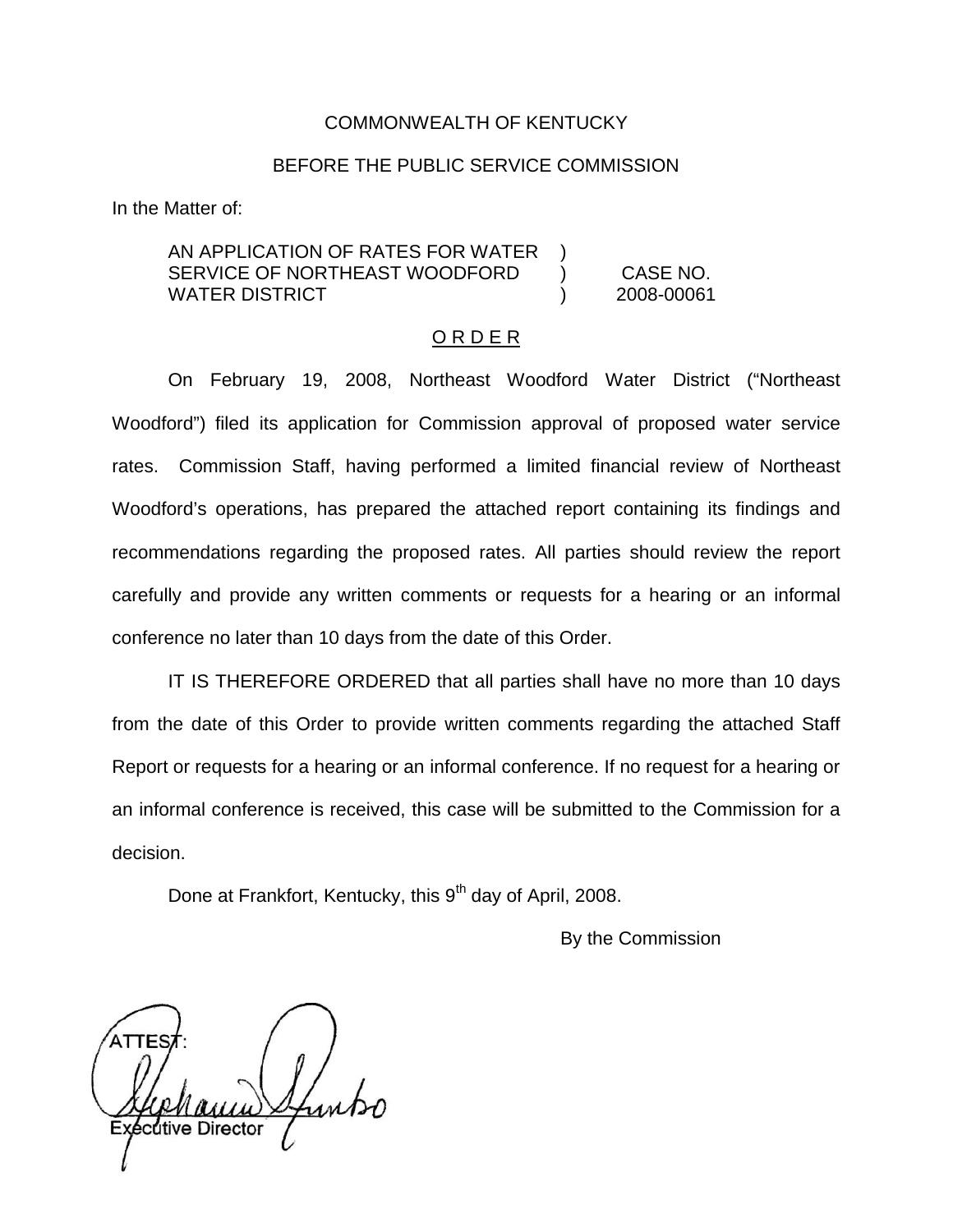#### STAFF REPORT

#### ON

### NORTHEAST WOODFORD WATER DISTRICT

## CASE NO. 2008-00061

Pursuant to a request by Northeast Woodford Water District ("Northeast Woodford") for Commission Staff ("Staff") assistance with the preparation of an application for an adjustment of water service rates, Staff performed a limited financial review of Northeast Woodford's test year operations, the calendar year ended December 31, 2006. The scope of Staff's review was limited to obtaining information as to whether the test year operating revenues and expenses were representative of normal operations. Insignificant or immaterial discrepancies were not pursued and are not addressed herein. Upon completion of the review, Staff assisted Northeast Woodford in the development and preparation of an application.

On February 19, 2008, Northeast Woodford filed the application. In the application, Northeast Woodford stated a need for additional annual revenues above its current water service rates of \$21,833. Its proposed rates would increase the monthly bill of a customer using 5,000 gallons monthly and is served through a 5/8" x 3/4" connection from \$24 to \$24.33, or 1.3 percent.

Based upon its review of Northeast Woodford's application, Staff finds that Northeast Woodford's proposed statement of adjusted test year operations is reflective of normal operations and should be used to determine Northeast Woodford's revenue requirement. Staff further finds that Northeast Woodford's method of determining its revenue requirement is correct and reasonable. Accordingly, Staff is of the opinion that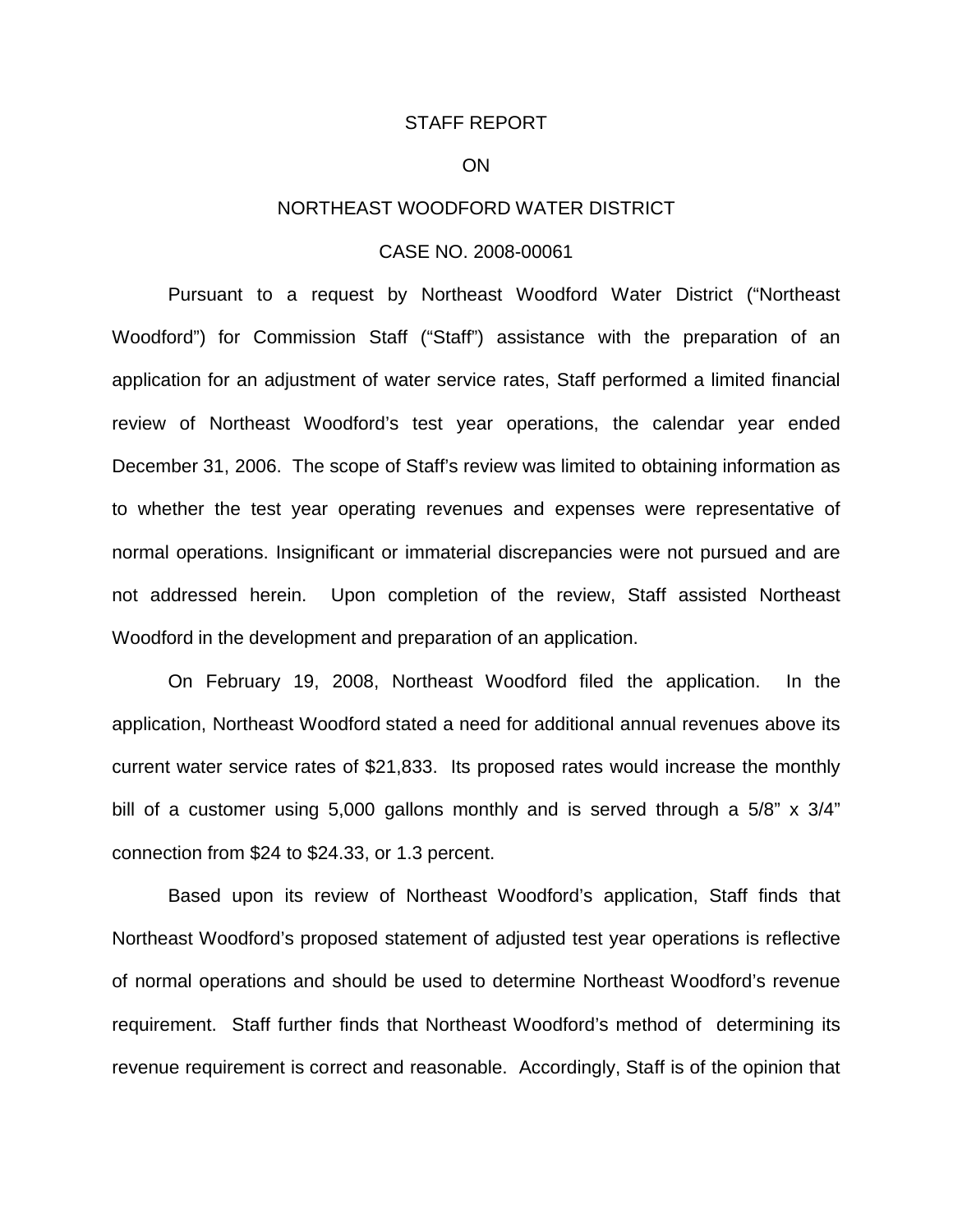the water service rates proposed by Northeast Woodford, as shown in Attachment A of this report, are reasonable and should be approved by the Commission.

On April 1, 2008, the city of Versailles will increase its wholesale water rate charged to Northeast Woodford from \$2.20 per thousand gallons to \$2.26 per thousand gallons. This wholesale increase is reflected in Northeast Woodford's proposed water service rates as shown in Attachment A. Since this increase in wholesale water costs is accounted for in Northeast Woodford's application filed in this case, no further relief to Northeast Woodford is warranted through application of Administrative Regulation 807 KAR 5:068.

Jason Green is responsible for all revenue adjustments and calculation of the proposed water service rates. Scott Lawless is responsible for the determination of the revenue requirement.

#### **Signatures**

Prepared by: Jack Scott Lawless, CPA Financial Analyst, Water and Sewer Revenue Requirements Branch Division of Financial Analysis

\_\_\_\_\_\_\_\_\_\_\_\_\_\_\_\_\_\_\_\_\_\_\_\_\_\_\_\_\_\_\_

Prepared by: Jason Green Rate Analyst, Communications, Water, and Sewer Rate Design Branch Division of Financial Analysis

\_\_\_\_\_\_\_\_\_\_\_\_\_\_\_\_\_\_\_\_\_\_\_\_\_\_\_\_\_\_\_